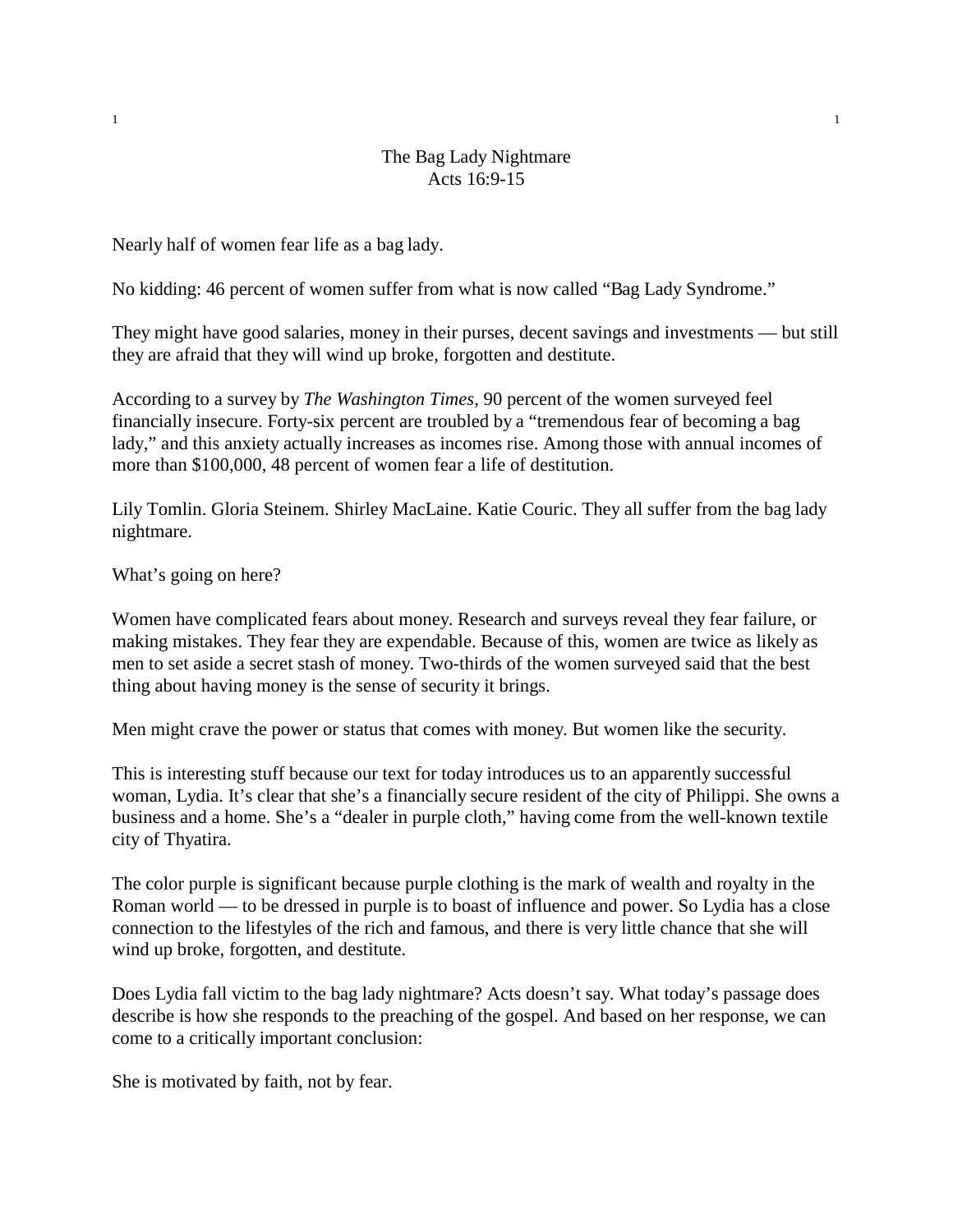In today's passage, Paul and Silas arrive in the city of Philippi, a Roman colony in the district of Macedonia. While in Troas, a port city on the Aegean Sea, Paul sees a vision of a man of Macedonia, and this vision convinces him that God wants him to preach the good news of Jesus Christ to the Macedonians.

So Paul and Silas go to Philippi. On the Sabbath day, they go outside the gate of Philippi by the river, looking for a place of prayer, and they sit down with a group of women who have gathered there. They begin to talk, and one of the women listening to them is Lydia — Acts tells us that the Lord opens her heart to listen eagerly to what is said by Paul.

If Lydia was suffering from what we now call "The Bag Lady Syndrome," we would expect to see it now. She has a ton of good reasons to exercise restraint at this point. Distrust of strangers would be a good reason for her to keep to herself. The bag lady nightmare could cause her to clutch her possessions tightly. Fear of loss might inspire her to run home and protect her secret stash of money.

But she doesn't take any of these fear-based actions. Instead, she responds with faith, generosity, and hospitality.

Lydia asks for baptism for herself and her household, and then insists, "If you have judged me to be faithful to the Lord, come and stay at my home." Lydia prevails upon Paul and Silas, and they follow her home. In time, Lydia's house becomes a center of Christian worship and outreach in Philippi, and Paul develops a close and loving bond with the church members there.

Later, when he writes his letter to the Philippians, he expresses his gratitude in this way, "You Philippians indeed know that in the early days of the gospel, when I left Macedonia, no church shared with me in the matter of giving and receiving, except you alone" (Philippians 4:15).

No church shared with him and supported him … except the Philippians.

They were the generous ones. The hospitable ones. The faithful ones.

And it all started with Lydia, a woman who chose faith over fear.

It is tempting for us men to think that this is a message for the women in the church and not for us. But that would be a mistake, for the bag lady nightmare afflicts more than just women. Each of us can wake up in a cold sweat, terrified that we are broke, forgotten, and destitute. Each of us can have our own frightening vision of being wiped out financially, robbed of stability and security, and condemned to a life on the streets.

If it's not financial fear, it very well could be another kind of fear. Fear that we'll lose our good health, fear of catastrophe, fear of failure, fear of discovery, fear of dependency and so on.

It's a nightmare, no doubt about it.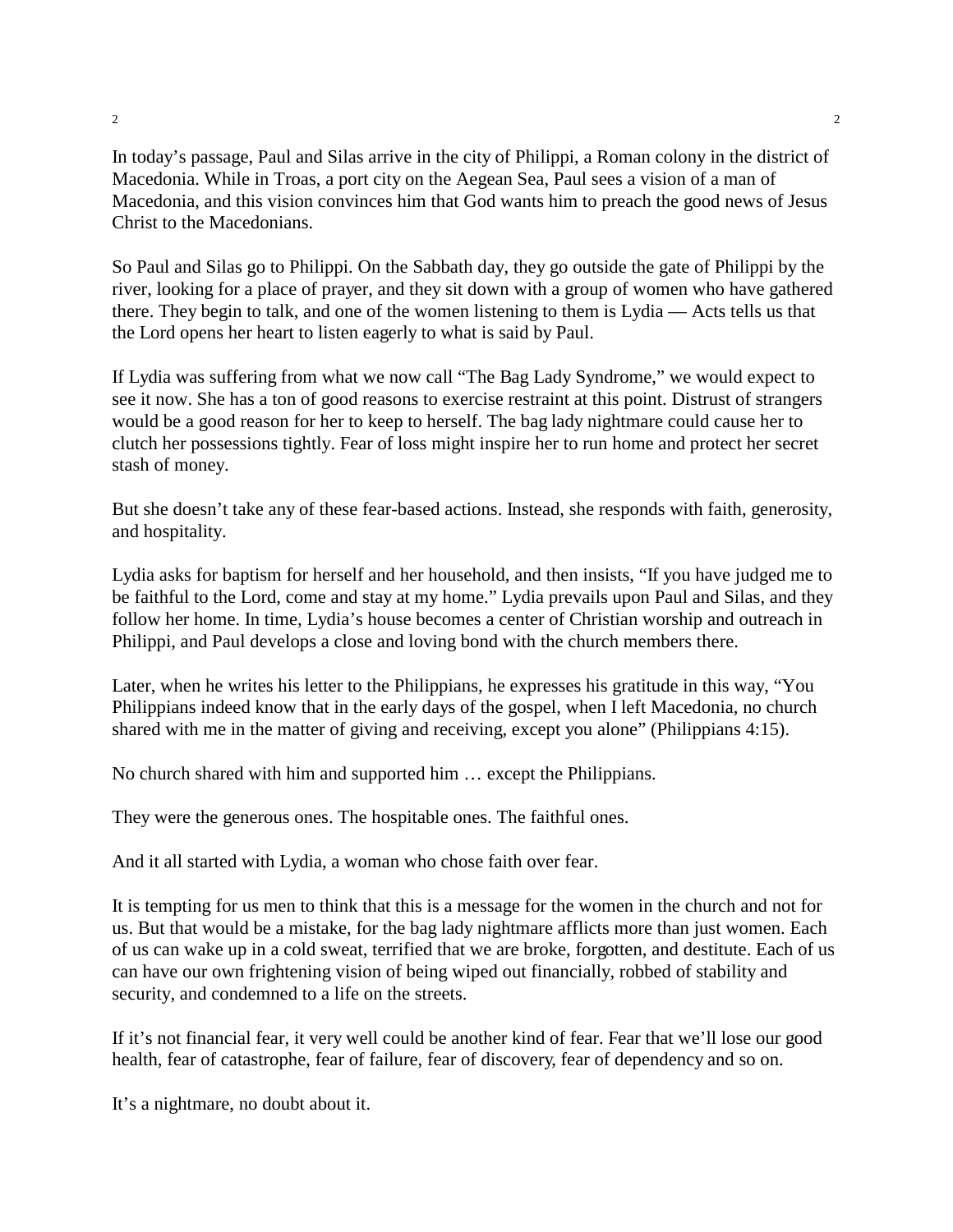The antidote, however, is not a tighter grip on our possessions or our lifestyle however it is presently constituted. It's not a better vault for our secret stash of money that we need. It's not a fear-driven attitude that causes us to hold back, play it safe, distrust strangers, and thereby close ourselves off to the surprising good news that God is putting before us.

No, the way to awaken from the bag lady nightmare is to choose faith over fear. The way to find real peace and security is to practice generosity and hospitality.

This can mean:

- opening our wallets when we are asked to support a summer youth mission trip.
- opening our homes to international students from the Middle East.
- opening our car doors to programs that deliver hot dinners to homeless families in the community.
- providing support for a child in a Christian school in Central America.
- giving of ourselves in ways that have absolutely nothing to do with money.

Vicki McGaw is the director of Christian education at a church in Cleveland. One day, she was attending a church meeting and struck up a conversation with a woman. Vicki learned that the woman's husband, Bob Fortney, was in dire need of a kidney transplant. As they talked, both became teary-eyed.

And then Vicki asked the woman, "What do I need to do to be tested?"

Vicki had a clear sense that this was what she needed to do. Although she had never met Bob Fortney, she immediately made the decision to donate one of her kidneys to him.

She was tested for compatibility, and ended up being more of a perfect match than any of Fortney's family members. The surgery took five hours, and was a complete success. Vicki returned home in two days, and resumed her job in five. The following Sunday, her pastor told the congregation about Vicki's generosity. It was an "ultimate act of hospitality," he said.

Bob Fortney has also recovered well, and he is enormously grateful to Vicki. His family calls her a "miracle from God." The entire experience has had an impact on Fortney's congregation, and the pastor of the church has observed, "I've witnessed something unexpected. People are asking, where is God in their lives? They know it was no coincidence Vicki was a match for Bob and the generosity and compassion she displayed were extraordinary. They know God was involved."

Vicki McGaw is not a victim of the bag lady nightmare. She has chosen faith over fear, and practiced extraordinary hospitality instead of ordinary self-concern. "I really felt this is what God put me here to do," she says. "A person can find 20 million reasons not to do something, but there is usually one reason that sticks with you as to why you should."

So, what is it that God has put you here to do?

 $3 \times 3$